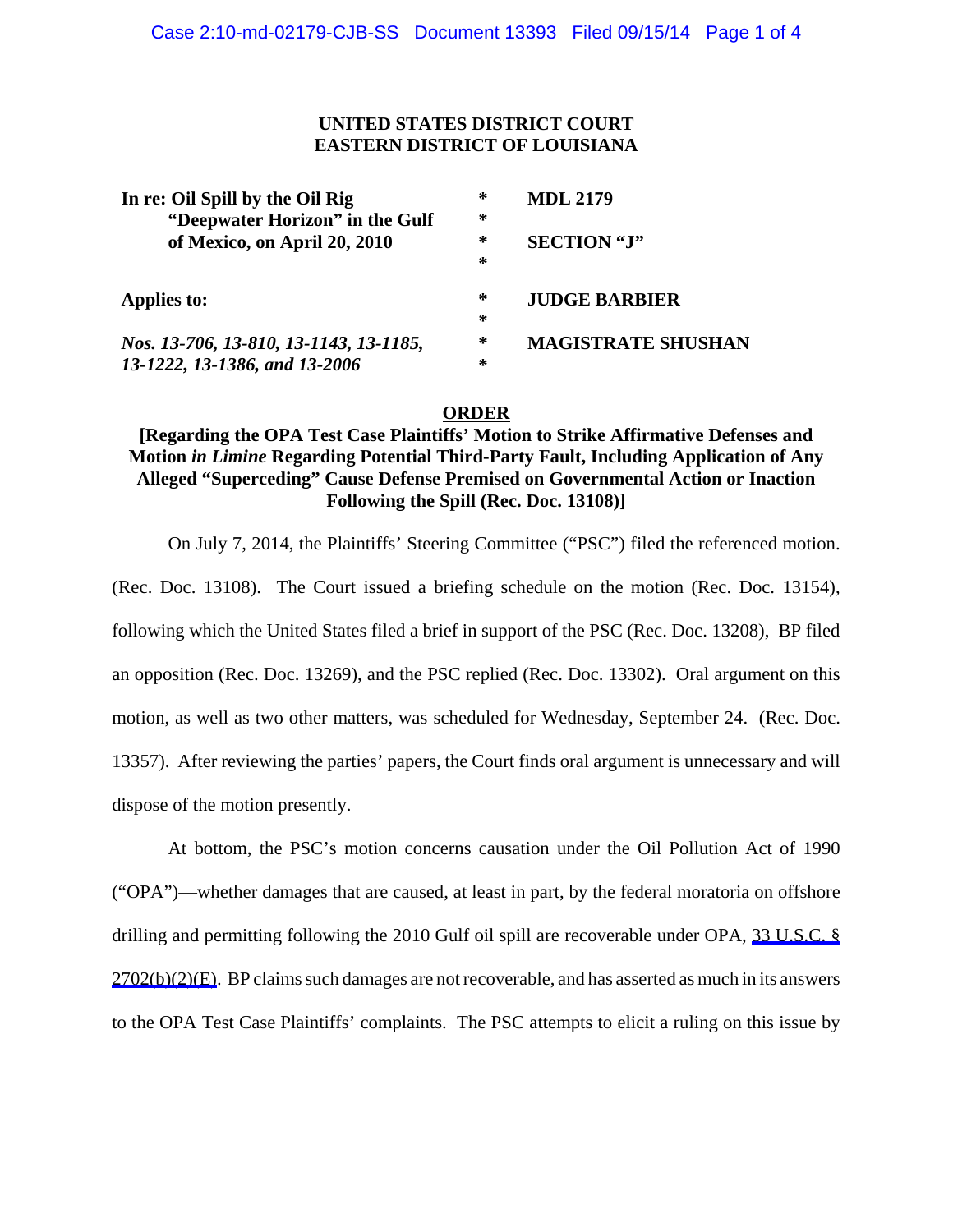# Case 2:10-md-02179-CJB-SS Document 13393 Filed 09/15/14 Page 2 of 4

framing BP's arguments as affirmative defenses,<sup>1</sup> and then moving to strike under Federal Rule  $12(f)(2)$ .

The Court finds that it would be inappropriate to resolve this issue via the present motion. The viability of "moratorium claims" was previously raised in 2011, when BP moved to dismiss such claims from the B1 Master Complaint under Rule 12(b)(6). The PSC opposed that motion by arguing, *inter alia*, that the issue was "not ripe to be decided at the pleading stage, but should be developed based on the facts." (Hearing Transcript at 95:14-16, Rec. Doc. 2702). The Court generally agreed and denied that aspect of BP's motion, noting that the issue involved a highly factual analysis that was inappropriate at the pleading stage. (Aug. 26, 2011 Order & Reasons at 33, Rec. Doc. 3830).

The PSC's current motion asks the Court to do what it previously said it would not—decide the moratoria issue at the pleading stage. Consequently, procedural fairness alone bars the PSC's motion. Alternatively, the Court finds that the PSC has not met the high burden for a motion to strike.<sup>2</sup> The PSC and/or BP may re-raise these issues at the summary judgment stage, should they choose.<sup>3</sup>

Finally, the Court must address the format of BP's opposition memorandum. The briefing

 $1$  The Court takes no position here as to whether BP's arguments actually are affirmative defenses, or who bears what burden, etc.

<sup>2</sup> *See Augustus v. Bd. of Pub. Instruction*, 306 F.2d 862, 868 (5th Cir. 1962); 5C Charles Alan Wright & Arthur R. Miller, *Federal Practice and Procedure* § 1380 (3d ed. 2004).

<sup>&</sup>lt;sup>3</sup> In addition to filing a memorandum in support of the PSC, the United States also filed a motion to quash discovery propounded by BP (Rec. Doc. 13209), to which BP has responded (Rec. Doc. 13268). The United States' filing is identical to its memorandum in support of the PSC. The motion to quash is before the Magistrate Judge, who entered an interim order noting that BP and the United States were negotiating the scope of discovery. (Rec. Doc. 13279). Given the overlap between the motion to quash and the instant motion, the undersigned has reviewed the United States' motion and the BP's opposition and expresses his belief that any discovery permitted from the United States—who is not a party to the OPA Test Cases—should be very limited and specific.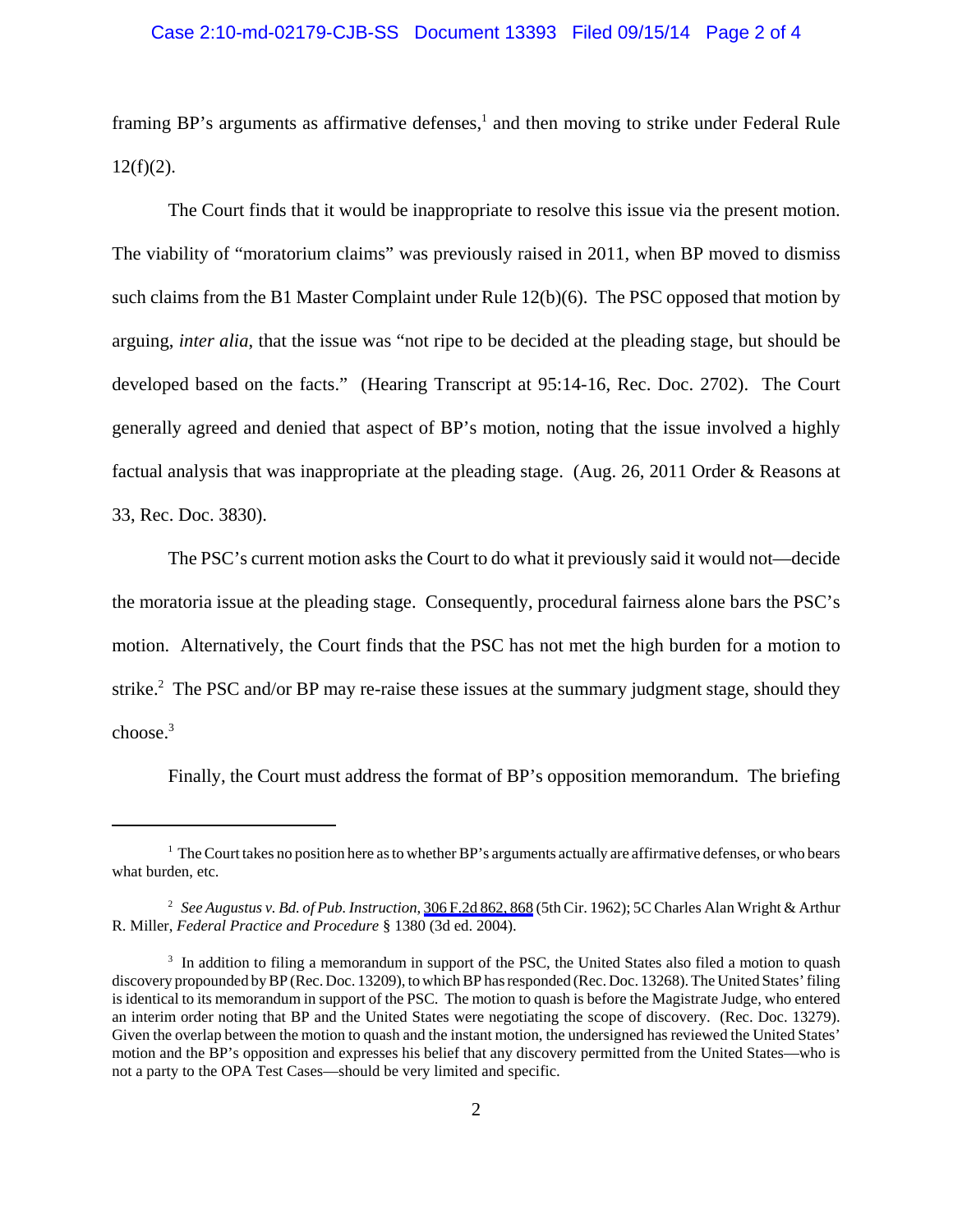#### Case 2:10-md-02179-CJB-SS Document 13393 Filed 09/15/14 Page 3 of 4

order allowed BP's counsel to file a response of up to 35 pages, *double*-spaced. (Rec. Doc. 13154). This is 10 pages over the usual limit for response briefs. BP's counsel filed a brief that, at first blush, appeared just within the 35-page limit. A closer study reveals that BP's counsel abused the page limit by reducing the line spacing to slightly less than double-spaced. As a result, BP exceeded the (already enlarged) page limit by roughly 6 pages. $4$ 

The Court should not have to waste its time policing such simple rules—particularly in a case as massive and complex as this. Counsel are expected to follow the Court's orders both in letter and in spirit. The Court should not have to resort to imposing character limits, etc., to ensure compliance. Counsel's tactic would not be appropriate for a college term paper. It certainly is not appropriate here.

Any future briefs using similar tactics will be struck.

\* \* \*

IT IS ORDERED that the OPA Test Case Plaintiffs' Motion to Strike Affirmative Defenses and Motion *in Limine* Regarding Potential Third-Party Fault, Including Application of Any Alleged "Superceding" Cause Defense Premised on Governmental Action or Inaction Following the Spill (Rec. Doc. 13108) is DENIED for reasons stated above. Oral argument on this motion is CANCELLED.<sup>5</sup>

<sup>&</sup>lt;sup>4</sup> Page 2 of BP's brief (CM/ECF page no. 10, Rec. Doc. 13269) provides a clear example. That page contains only text—no headings, footnotes, block quotes, double-returns, etc. There are 27 lines of text. A double-spaced page, with 12 point font and 1 inch margins should have only 23 lines. Multiplied across 35 pages, BP granted itself approximately 140 extra lines of text, or 6 extra pages ( $140/23 = 6.09$ ).

<sup>5</sup> The Court still expects to hold oral argument on the other two matters scheduled for September 24, 2014. (*See* Rec. Doc. 13357).